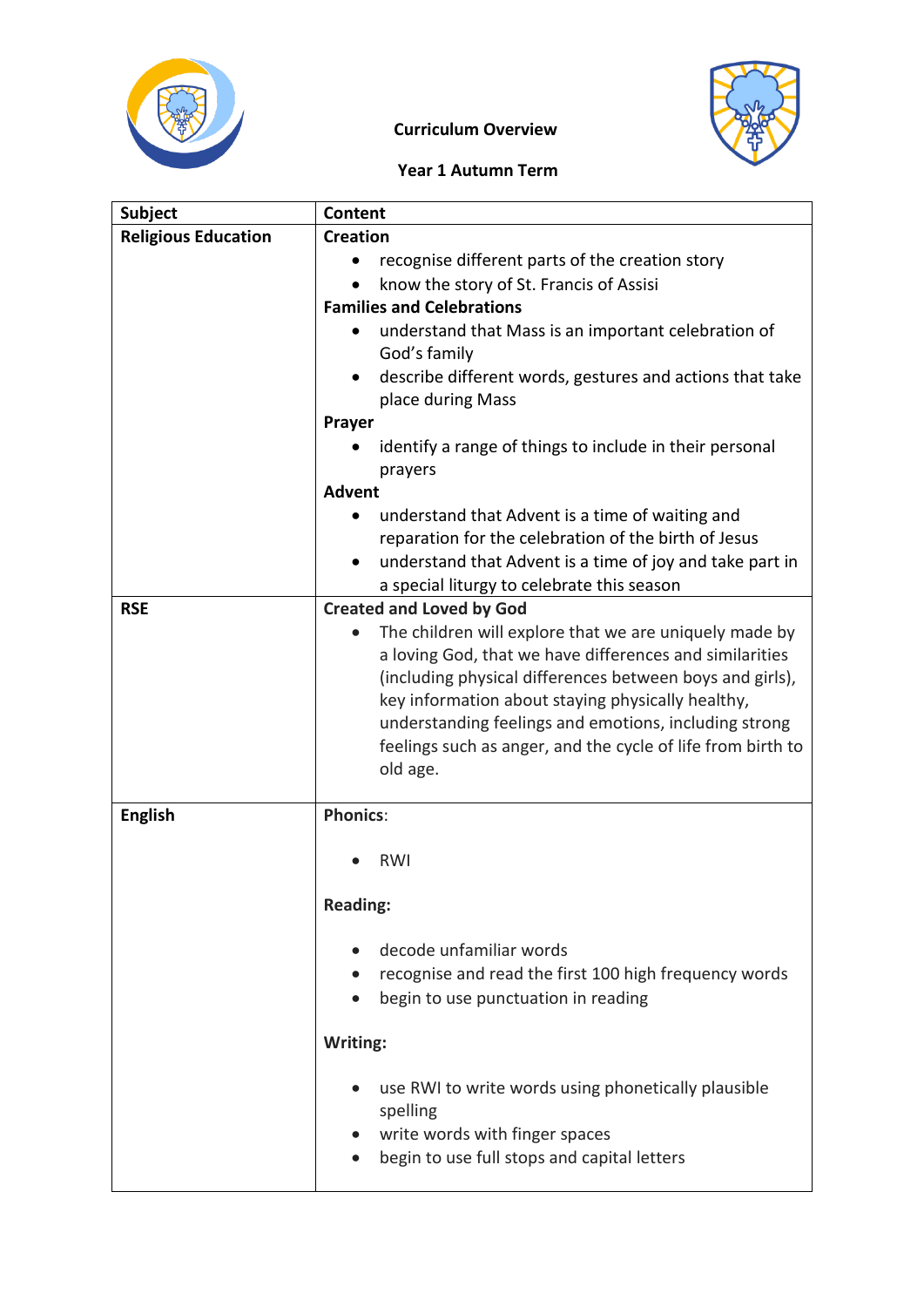|                    | <b>Traditional tales</b>                                                                                                                                                                                                                                                                                                                                                                                                         |  |  |
|--------------------|----------------------------------------------------------------------------------------------------------------------------------------------------------------------------------------------------------------------------------------------------------------------------------------------------------------------------------------------------------------------------------------------------------------------------------|--|--|
|                    | explain which is their favourite part of a traditional tale,<br>$\bullet$<br>giving reasons<br>write an extended sentence using description<br>$\bullet$<br>use 'because' to join two simple sentences<br>$\bullet$<br>understand that proper nouns (names) have capital<br>$\bullet$<br>letters                                                                                                                                 |  |  |
|                    | The senses                                                                                                                                                                                                                                                                                                                                                                                                                       |  |  |
|                    | write adjectives and descriptive phrases to describe<br>what can be seen in a picture<br>understand that we can make lines of a poem rhyme                                                                                                                                                                                                                                                                                       |  |  |
|                    | <b>Grammar, Punctuation and Spelling</b>                                                                                                                                                                                                                                                                                                                                                                                         |  |  |
|                    | write the corresponding sounds to all 26 letters of the<br>alphabet<br>write 'on the line'<br>letter 'size' - tall letters tall and small letters small<br>begin to use capital letters and full stops in writing                                                                                                                                                                                                                |  |  |
| <b>Mathematics</b> | <b>Place Value (within 10)</b>                                                                                                                                                                                                                                                                                                                                                                                                   |  |  |
|                    | count to ten, forwards and backwards, beginning with 0<br>or 1, or from any given number<br>count, read and write numbers to 10 in numerals and<br>words<br>given a number, identify one more or one less<br>identify and represent numbers using objects and<br>pictorial representations including the number line, and<br>use the language of: equal to, more than, less than<br>(fewer), most, least                         |  |  |
|                    | <b>Addition and Subtraction</b>                                                                                                                                                                                                                                                                                                                                                                                                  |  |  |
|                    | represent and use number bonds and related<br>subtraction facts within 10<br>read, write and interpret mathematical statements<br>involving addition $(+)$ , subtraction $(-)$ and equals $(=)$<br>signs<br>add and subtract one digit numbers to 10, including<br>zero<br>solve one-step problems that involve addition and<br>subtraction, using concrete objects and pictorial<br>representations and missing number problems |  |  |
|                    | <b>Shape</b>                                                                                                                                                                                                                                                                                                                                                                                                                     |  |  |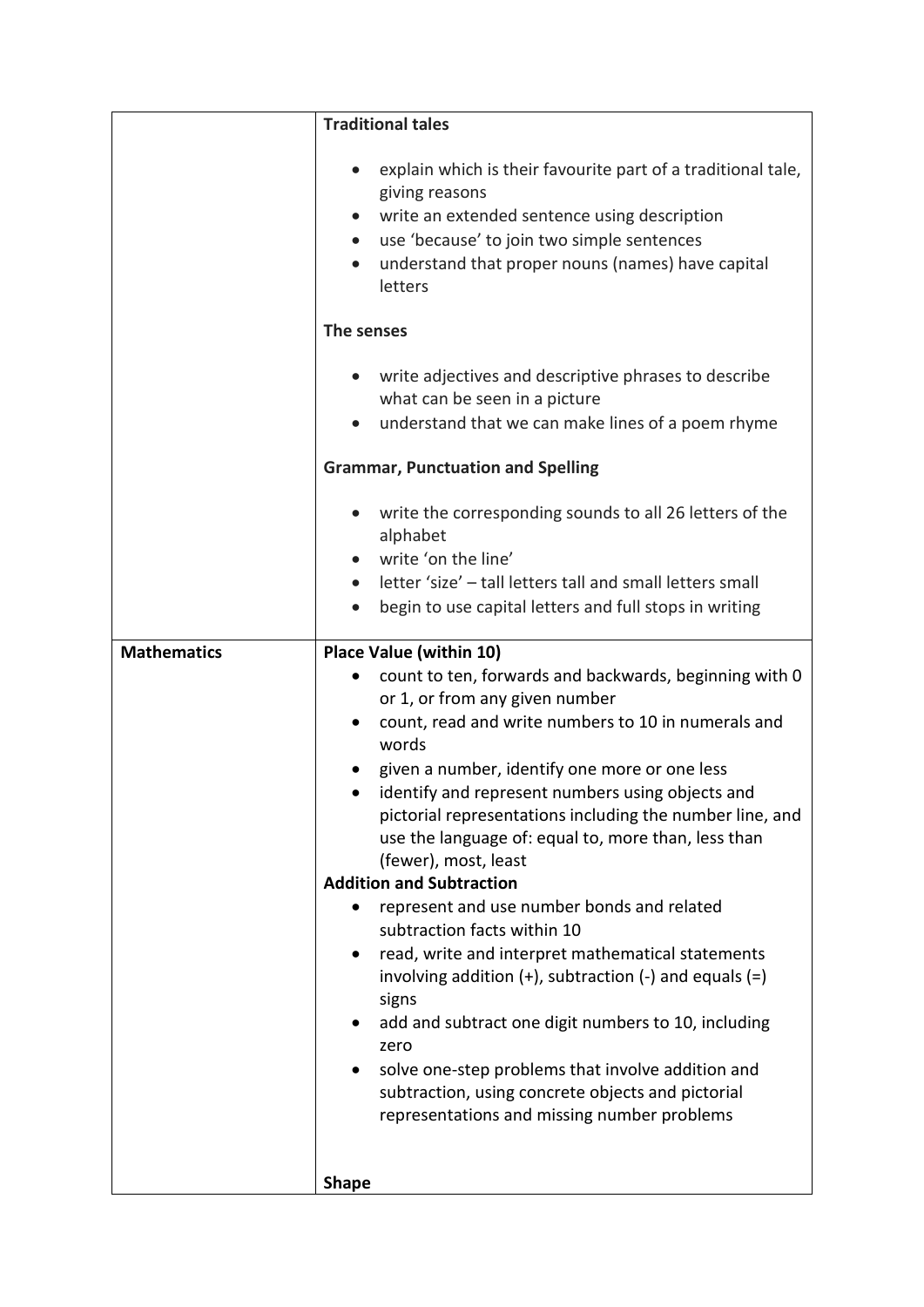|                  | recognise and name common 2-D shapes, including:<br>$\bullet$<br>(for example, rectangles (including squares), circles and<br>triangles) |
|------------------|------------------------------------------------------------------------------------------------------------------------------------------|
|                  | recognise and name common 3-D shapes, including:<br>(for example, cuboids (including cubes), pyramids and<br>spheres.)                   |
|                  | <b>Place Value (within 20)</b>                                                                                                           |
|                  | count to twenty, forwards and backwards, beginning                                                                                       |
|                  | with 0 or 1, from any given number                                                                                                       |
|                  | count, read and write numbers to 20 in numerals and<br>words                                                                             |
|                  | given a number, identify one more or one less                                                                                            |
|                  | identify and represent numbers using objects and<br>$\bullet$                                                                            |
|                  | pictorial representations including the number line, and                                                                                 |
|                  | use the language of: equal to, more than, less than                                                                                      |
|                  | (fewer), most, least.                                                                                                                    |
| <b>Biology</b>   | <b>Animals and humans</b>                                                                                                                |
|                  | identify and name-including amphibian, reptile,                                                                                          |
|                  | vertebrate, invertebrate                                                                                                                 |
|                  | name: carnivores, omnivores, herbivores<br>$\bullet$                                                                                     |
|                  | identify and name body parts                                                                                                             |
|                  |                                                                                                                                          |
| Chemistry        | <b>Every day materials</b>                                                                                                               |
|                  | distinguish between objects and materials                                                                                                |
|                  | identify and name materials<br>٠                                                                                                         |
|                  | simple properties of materials<br>$\bullet$                                                                                              |
|                  |                                                                                                                                          |
|                  | compare and group materials                                                                                                              |
|                  | learn about the work of a scientist                                                                                                      |
|                  |                                                                                                                                          |
| <b>Computing</b> | <b>Online Safety and Exploring Purple Mash</b><br>Focus on Safe Logins, Working Area and Purple Mash Tools                               |
|                  | Children can log in to Purple Mash using their own login.                                                                                |
|                  | Children can add their name to a picture they created on<br>$\bullet$                                                                    |
|                  | the computer.                                                                                                                            |
|                  | Children are beginning to develop an understanding of<br>$\bullet$                                                                       |
|                  | ownership of work online.                                                                                                                |
|                  | Children can save work into the My Work folder in<br>$\bullet$                                                                           |
|                  | Purple Mash and understand that this is a private saving                                                                                 |
|                  | space just for their work.                                                                                                               |
|                  | Children can find their saved work in the Online Work                                                                                    |
|                  | area of Purple Mash.                                                                                                                     |
|                  | Children will be able to use the different types of topic<br>templates in the Topics section confidently.                                |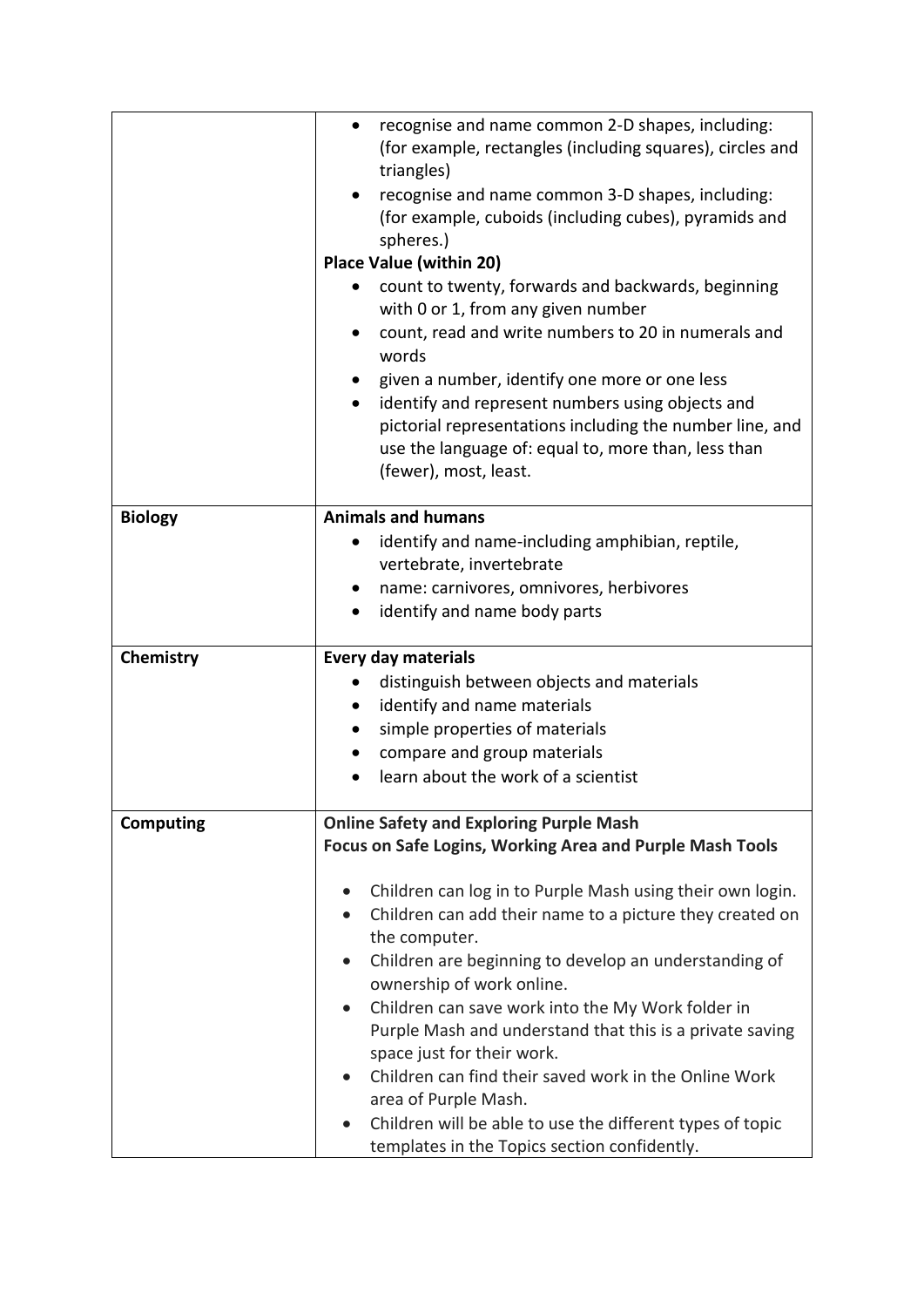|                                                                                         | Children will be confident with the functionality of the<br>icons in the topic templates. |
|-----------------------------------------------------------------------------------------|-------------------------------------------------------------------------------------------|
| <b>Grouping and Sorting</b>                                                             |                                                                                           |
| <b>Sorting Away from the Computer</b>                                                   |                                                                                           |
|                                                                                         |                                                                                           |
| criteria.                                                                               | Children can sort various items offline using a variety of                                |
| <b>Sorting on the Computer</b>                                                          |                                                                                           |
|                                                                                         | Children have used Purple Mash activities to sort various                                 |
|                                                                                         | items online using a variety of criteria.                                                 |
| <b>Pictograms</b>                                                                       |                                                                                           |
|                                                                                         | <b>Focusing on Data in Pictures, Class Pictogram and Recording</b>                        |
| <b>Results</b>                                                                          |                                                                                           |
| $\bullet$                                                                               | Children can contribute to the collection of class data.                                  |
|                                                                                         | Children have used these illustrations to create a simple                                 |
| pictogram.                                                                              |                                                                                           |
|                                                                                         | Children can discuss what the pictogram shows.<br>Children can collect data               |
| $\bullet$<br>٠                                                                          | Children can represent the results as a pictogram                                         |
| <b>Creative Curriculum:</b>                                                             |                                                                                           |
| We deliver the following subjects through whole school topics and they are collectively |                                                                                           |
| referred to as the Creative Curriculum: Art and Design, Design Technology, Geography,   |                                                                                           |
|                                                                                         | History and Music. Each term the whole school follow a topic theme incorporating many     |
| curriculum areas with a particular focus on one of the Creative Curriculum subjects.    |                                                                                           |
| (See Creative Curriculum Two Year Cycle)                                                |                                                                                           |
| <b>YEAR A</b>                                                                           | <b>YEAR B</b>                                                                             |
| <b>Autumn 1: Community</b>                                                              | <b>Autumn 1: Journeys</b>                                                                 |
| Main focus: Geography - An Island                                                       | Main focus: History- How was transport                                                    |
| <b>Community</b>                                                                        | different in the past?                                                                    |
| ask simple geographical questions                                                       | place known events and objects in                                                         |
| e.g. What is it like live in this place?                                                | chronological order                                                                       |
| make simple maps and plans e.g.                                                         | sequence events and recount                                                               |
| pictorial place in a story                                                              | changes within living memory                                                              |
| begin to recognise the names of                                                         | understand key features of events                                                         |
| countries and cities in the UK<br>use locational and directional                        | identify some similarities and                                                            |
| language (e.g. near and far; left                                                       | differences between ways of life in<br>different periods                                  |
| and right) to describe the location                                                     | sort artefacts from 'then' and 'now'                                                      |
| of features and routes                                                                  | talk, draw or write about aspects                                                         |
| understand how some places are                                                          | of the past                                                                               |
| linked other places e.g. roads,                                                         |                                                                                           |
| trains                                                                                  | Secondary focus: Geography- What are                                                      |
|                                                                                         | the countries of the UK?                                                                  |
| Secondary focus: History- Island life-                                                  | begin to recognise the names of                                                           |
| stories and legends                                                                     | countries and cities in the UK                                                            |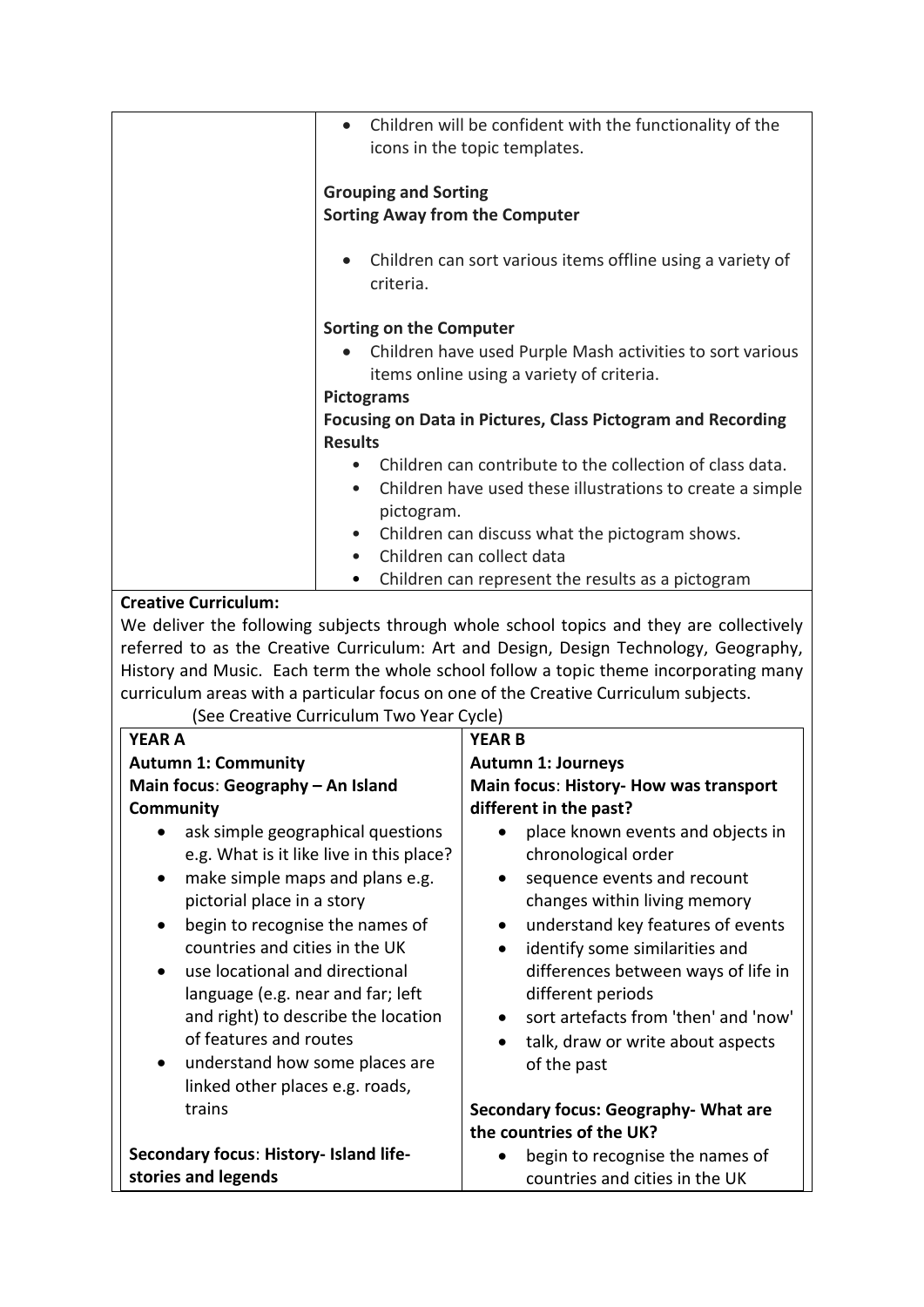| identify some similarities and<br>differences between ways of life in<br>different periods<br>learn how stories and legends can<br>$\bullet$<br>give us clues about the past<br>talk, draw or write about aspects<br>$\bullet$<br>of the past                                                                                                                                                                                                                                                                                       |                                                                                             | use locational and directional<br>language (e.g. near and far; left<br>and right) to describe the location<br>of features and routes<br>understand how some places are<br>linked other places e.g. roads,<br>trains                                                                                                                                                                                                                                                                                                                                                                                                                               |
|-------------------------------------------------------------------------------------------------------------------------------------------------------------------------------------------------------------------------------------------------------------------------------------------------------------------------------------------------------------------------------------------------------------------------------------------------------------------------------------------------------------------------------------|---------------------------------------------------------------------------------------------|---------------------------------------------------------------------------------------------------------------------------------------------------------------------------------------------------------------------------------------------------------------------------------------------------------------------------------------------------------------------------------------------------------------------------------------------------------------------------------------------------------------------------------------------------------------------------------------------------------------------------------------------------|
| <b>YEAR A</b><br><b>Autumn 2: Celebrations</b><br><b>Main focus: Design Technology - Puppets</b><br>make puppet simple designs<br>generate, develop, model and<br>communicate his/her ideas<br>through talking and drawing<br>select from and use a range of<br>$\bullet$<br>tools and equipment to perform<br>practical tasks e.g. cutting, shaping,<br>joining and finishing<br>explore different materials: card,<br>٠<br>paper and textiles to<br>talk about what they like about<br>their work<br>use stitching to join fabric |                                                                                             | <b>YEAR B</b><br><b>Autumn 2: Memories</b><br>Main focus: Design Technology - Homes<br>in the past<br>make simple designs based on<br>houses long ago<br>generate, develop, model and<br>communicate his/her ideas<br>through talking and drawing<br>select from and use a range of<br>tools and equipment to perform<br>practical tasks e.g. cutting, shaping,<br>joining and finishing<br>use construction materials, card,<br>paper and textiles to create a<br>product<br>talk about what they like about<br>$\bullet$<br>their work<br>build structures, exploring how<br>$\bullet$<br>they can be made stronger, stiffer<br>and more stable |
| <b>Physical Education</b>                                                                                                                                                                                                                                                                                                                                                                                                                                                                                                           | <b>Gymnastics</b><br><b>Learning Outcomes:</b><br><b>Dance</b><br><b>Learning Outcomes:</b> | Show an awareness of personal and general space.<br>To move with some confidence, imagination and safety.<br>To travel using 'caterpillar', 'monkey' & 'crab' walk.<br>To travel in 'crawling soldier' position.<br>Discuss safety when using apparatus.<br>Able to demonstrate house shapes.<br>Able to demonstrate climbing actions.<br>Able to move with angry dynamics.<br>Able to move to the beat of the music.<br>Able to develop relationships - counterbalances.                                                                                                                                                                         |